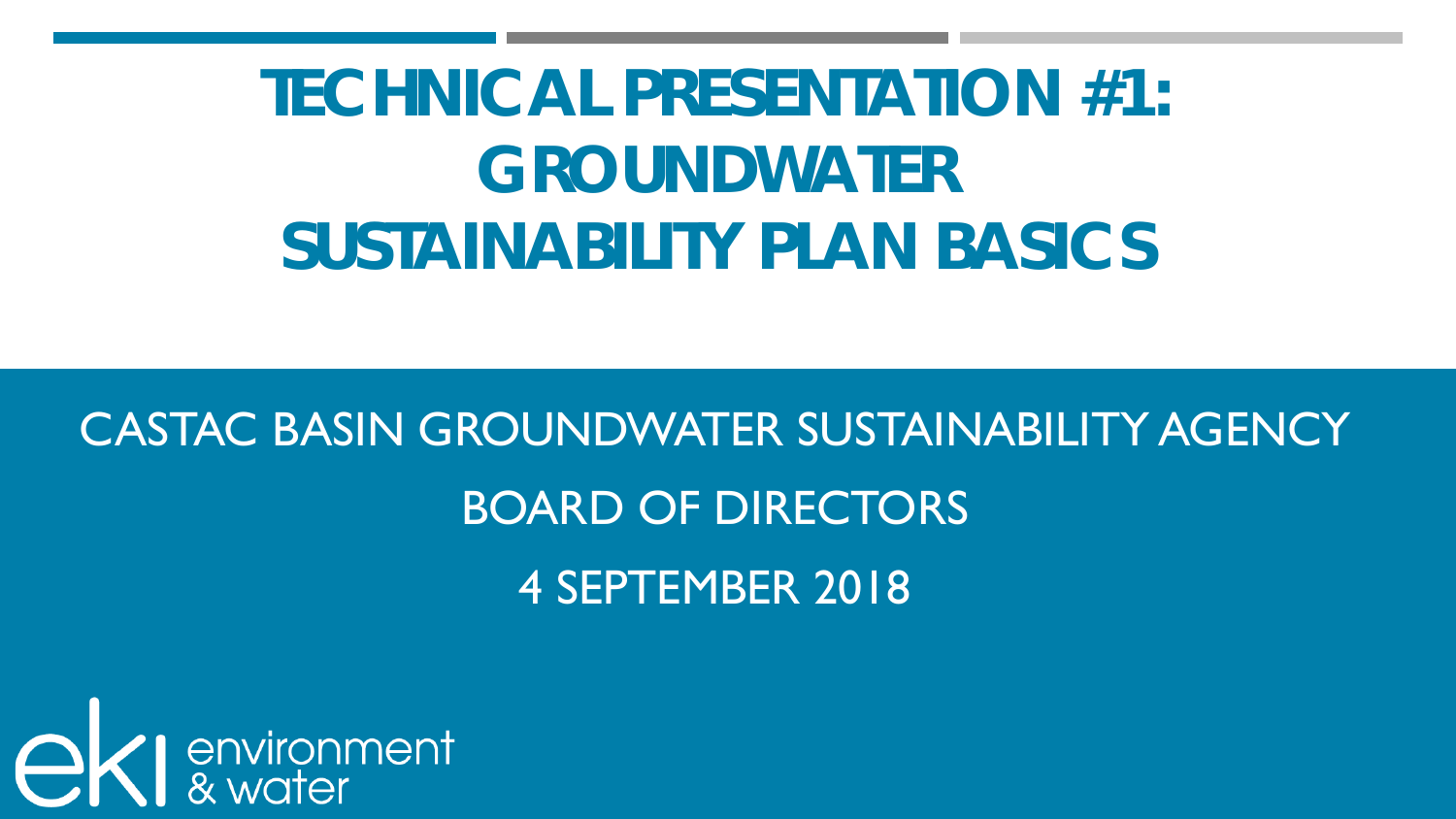#### **OUTLINE**

■ Overview of the Groundwater Sustainability Agency (GSA) and Groundwater Sustainability Plan (GSP) process to date

#### **Exercise Action Item: Initial Notification to Prepare a GSP**

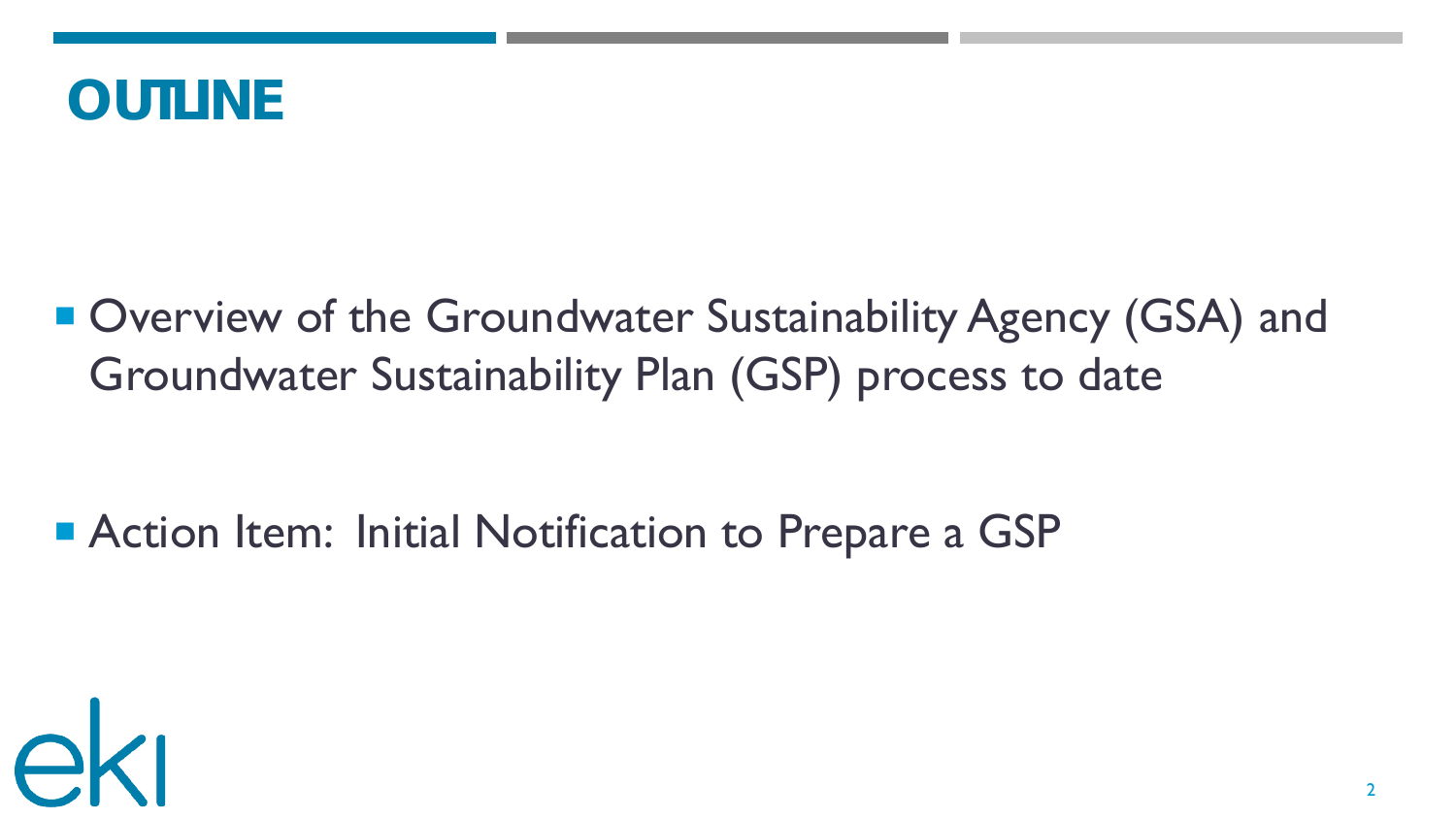## **1. OVERVIEW OF THE GSA AND GSP PROCESS TO DATE**

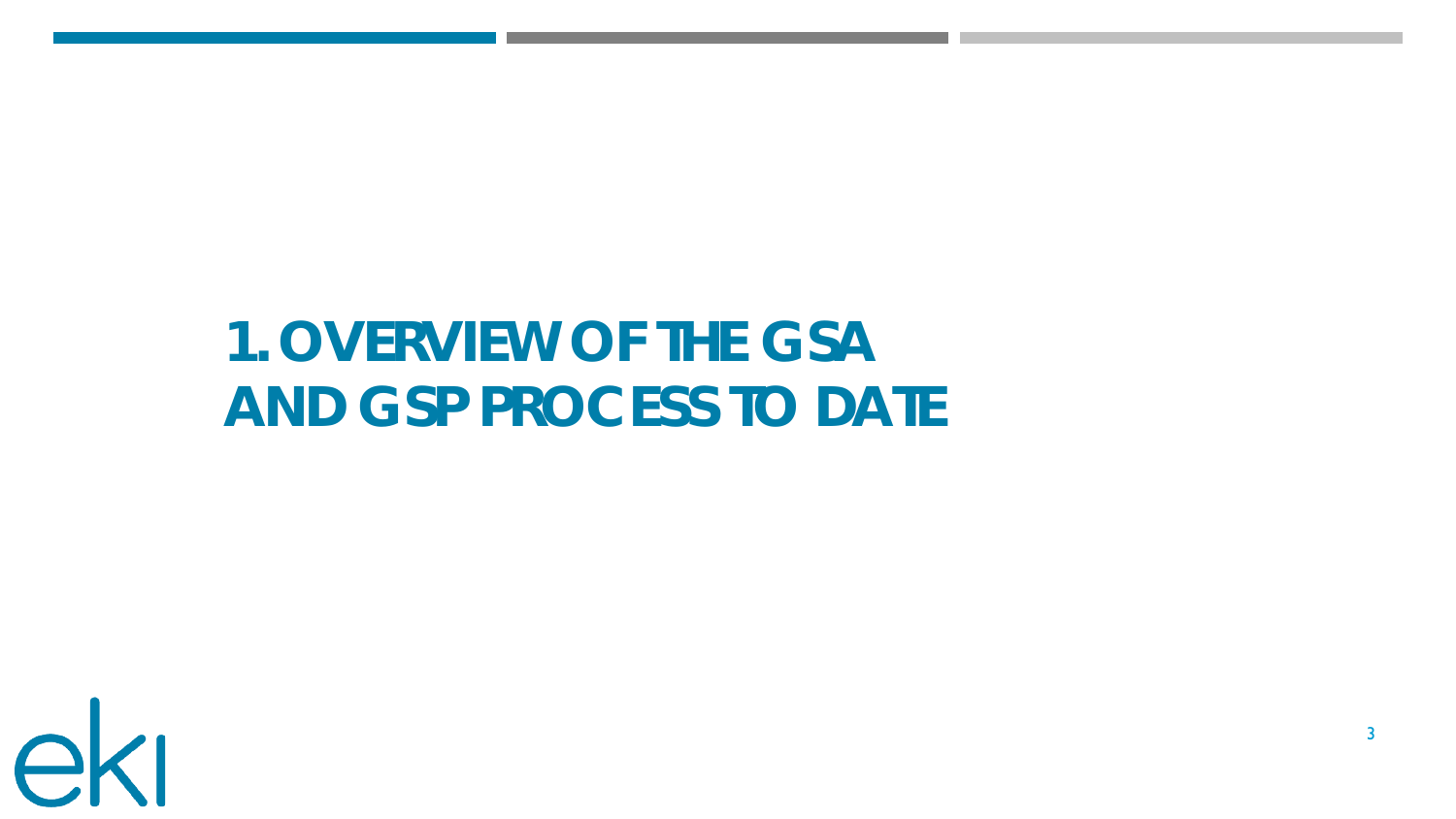## **THE SUSTAINABLE GROUNDWATER MANAGEMENT ACT OF 2014**

- California Sustainable Groundwater Management Act (SGMA)
	- Signed into law September 2014; amended in September 2015
	- **Effective as of January 2015; amendments effective January 2016**
- **First comprehensive framework for groundwater management in California**
- **Pheserves local control of groundwater in each basin**
- **Establishes locally-centralized groundwater management and accountability**
- More info at<https://sgma.water.ca.gov/>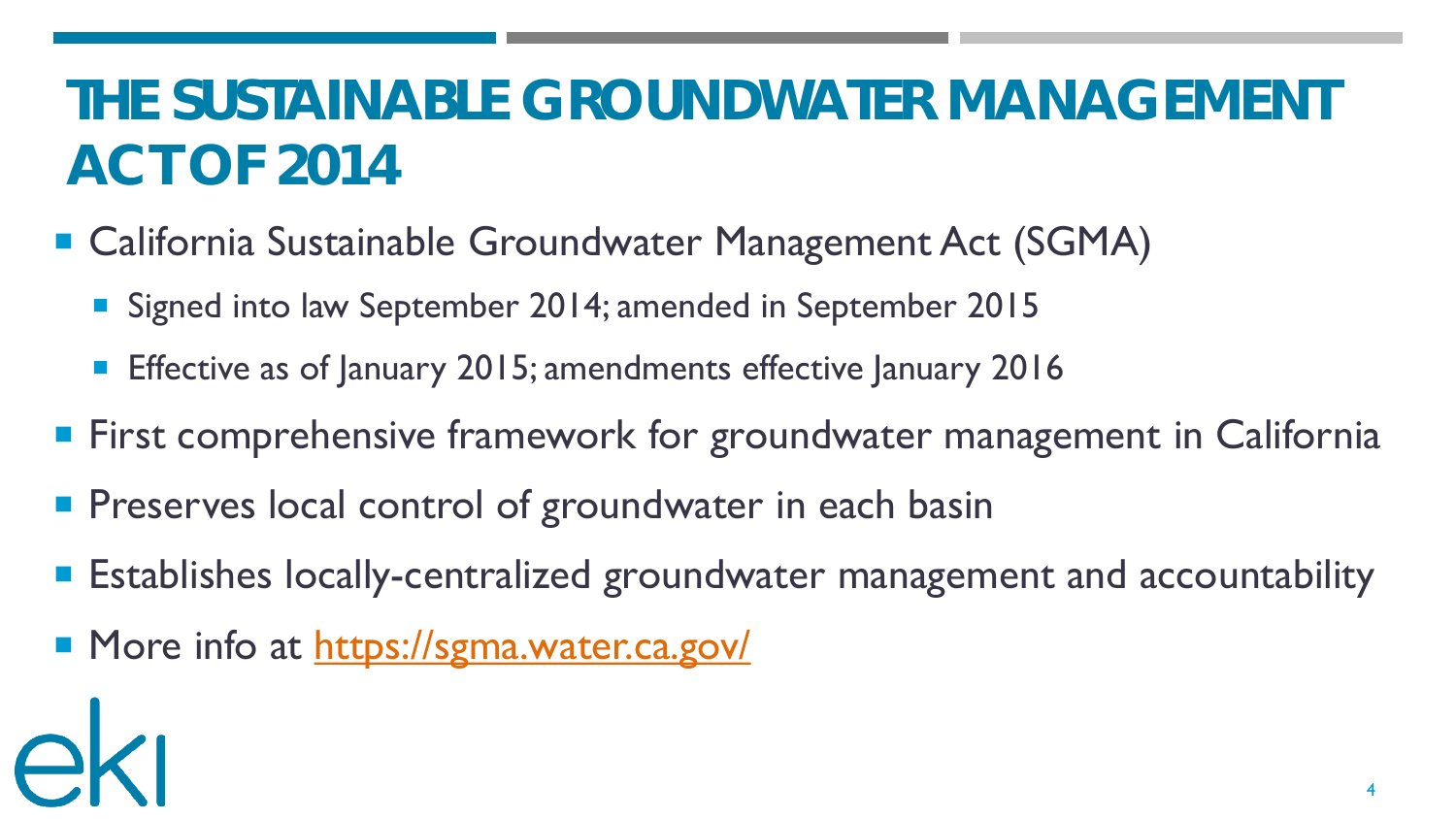#### **CALIFORNIA GROUNDWATER BASINS**



- 517 Groundwater basins are designated in California
- 80% of the public live within these groundwater basins
- 30% 46% of state's water supply is from groundwater
- The California Department of Water Resources (DWR) ranks groundwater basin priority by considering eight main factors:

| I. Population                | 5. Irrigated Acreage           |
|------------------------------|--------------------------------|
| 2. Projected Growth          | <b>6. Groundwater Reliance</b> |
| 3. Public Supply Wells       | 7. Groundwater Impacts         |
| <b>4. Total Supply Wells</b> | 8. Habitat / Other             |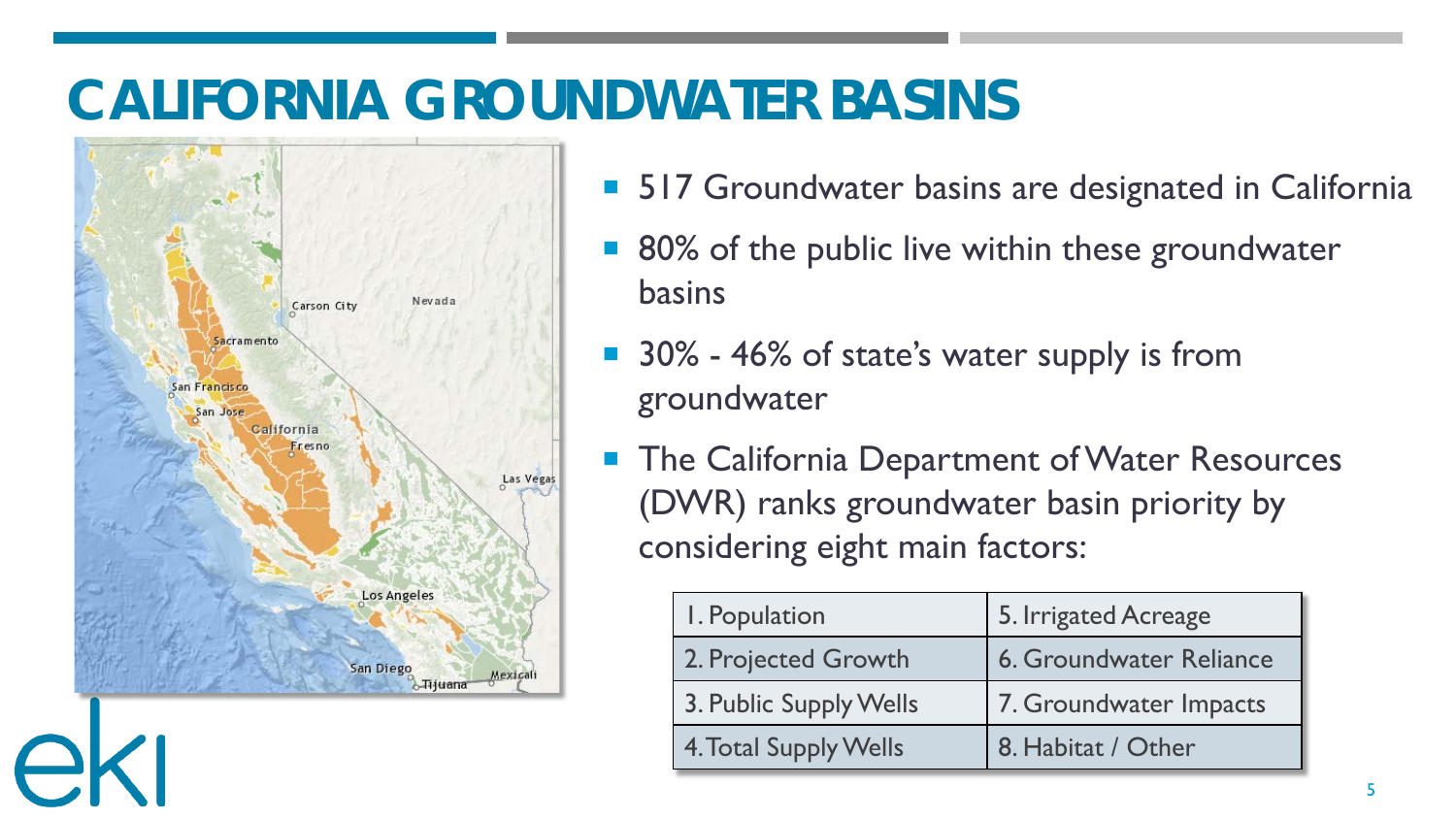#### **DWR GROUNDWATER BASIN PRIORITIZATION**

- Groundwater basins were initially ranked in 2014
- **DWR re-prioritized basins in 2018 through SGMA**



■ Castac Basin GSA is proactively complying with SGMA

*Castac Basin*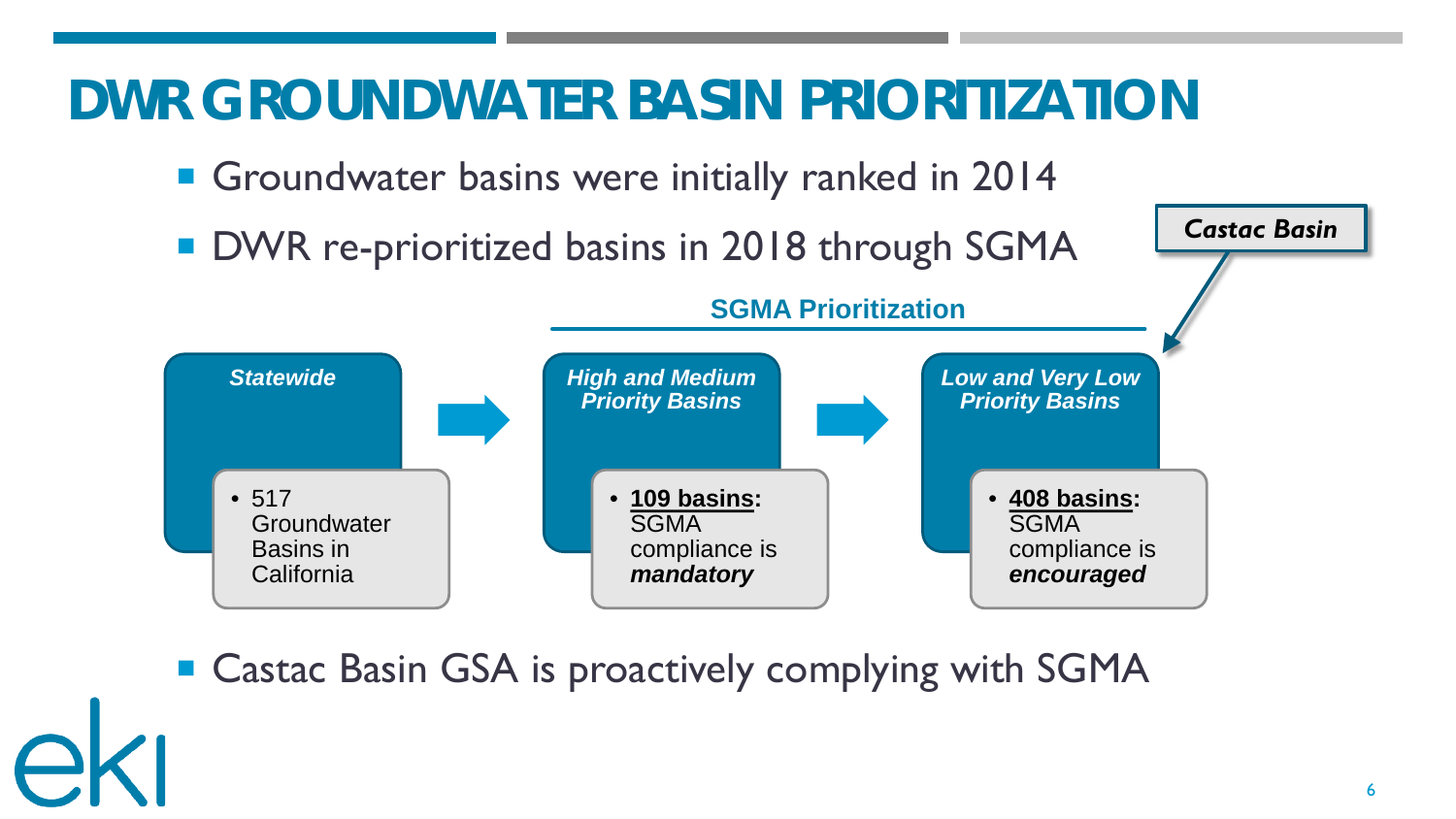#### **KEY SGMA ELEMENTS**

- Basins are to be managed by Groundwater Sustainability Agencies (GSAs)
	- Comprised by one or more local public agencies that have "water supply, water *management or land use responsibilities within a groundwater basin"*
- GSAs must develop Groundwater Sustainability Plans (GSPs) by 2020 (if classed as in critical overdraft) or 2022, if they are ranked high or medium priority
- All basins must achieve "sustainability" within 20 years of GSP adoption

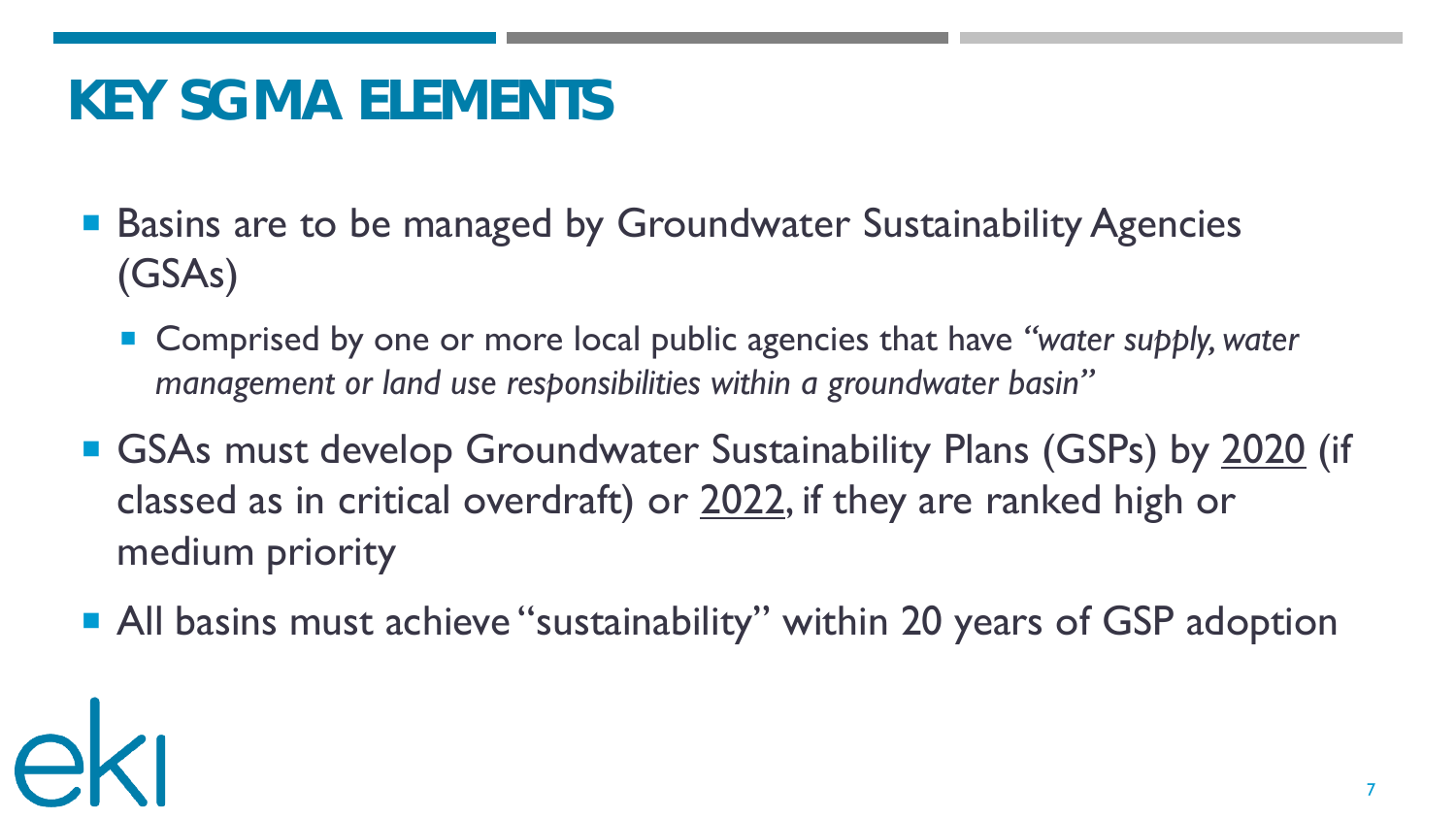#### **CASTAC BASIN GSA FORMATION TIMELINE**

**2016**: GSA formation talks began between Tejon-Castac Water District (TCWD), Lebec County Water District (LCWD), Kern County, and Interested Parties<sup>1</sup>

**Oct 13, 2017: Public Hearing in support of GSA formation** 

ek

**March 20, 2018**: Joint Powers Agreement signed between TCWD, LCWD, and Kern County

**April 26, 2018**: Castac Basin GSA formed

**July 25, 2018**: Castac Basin GSA becomes eligible to be an exclusive GSA for the Castac Basin

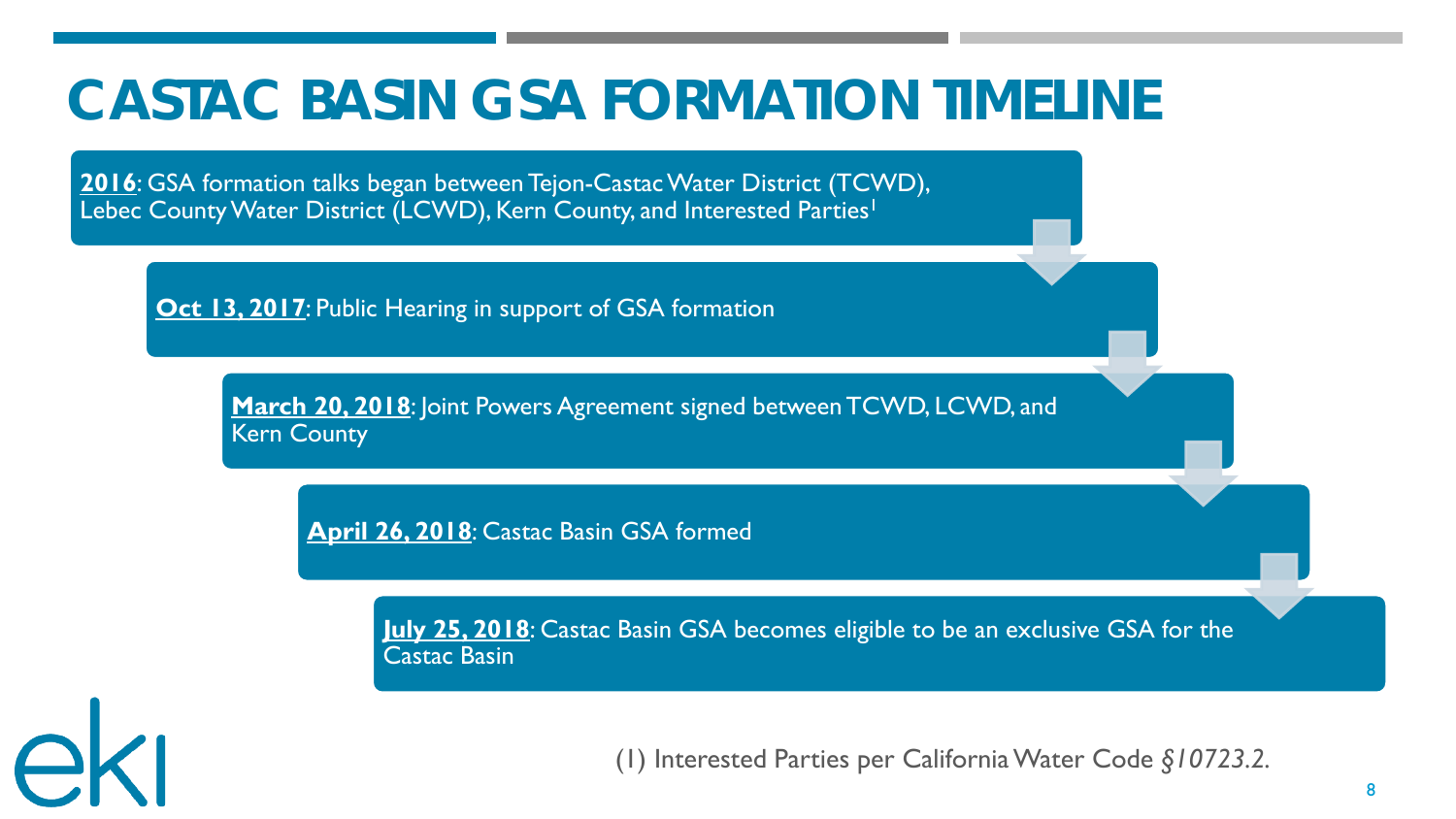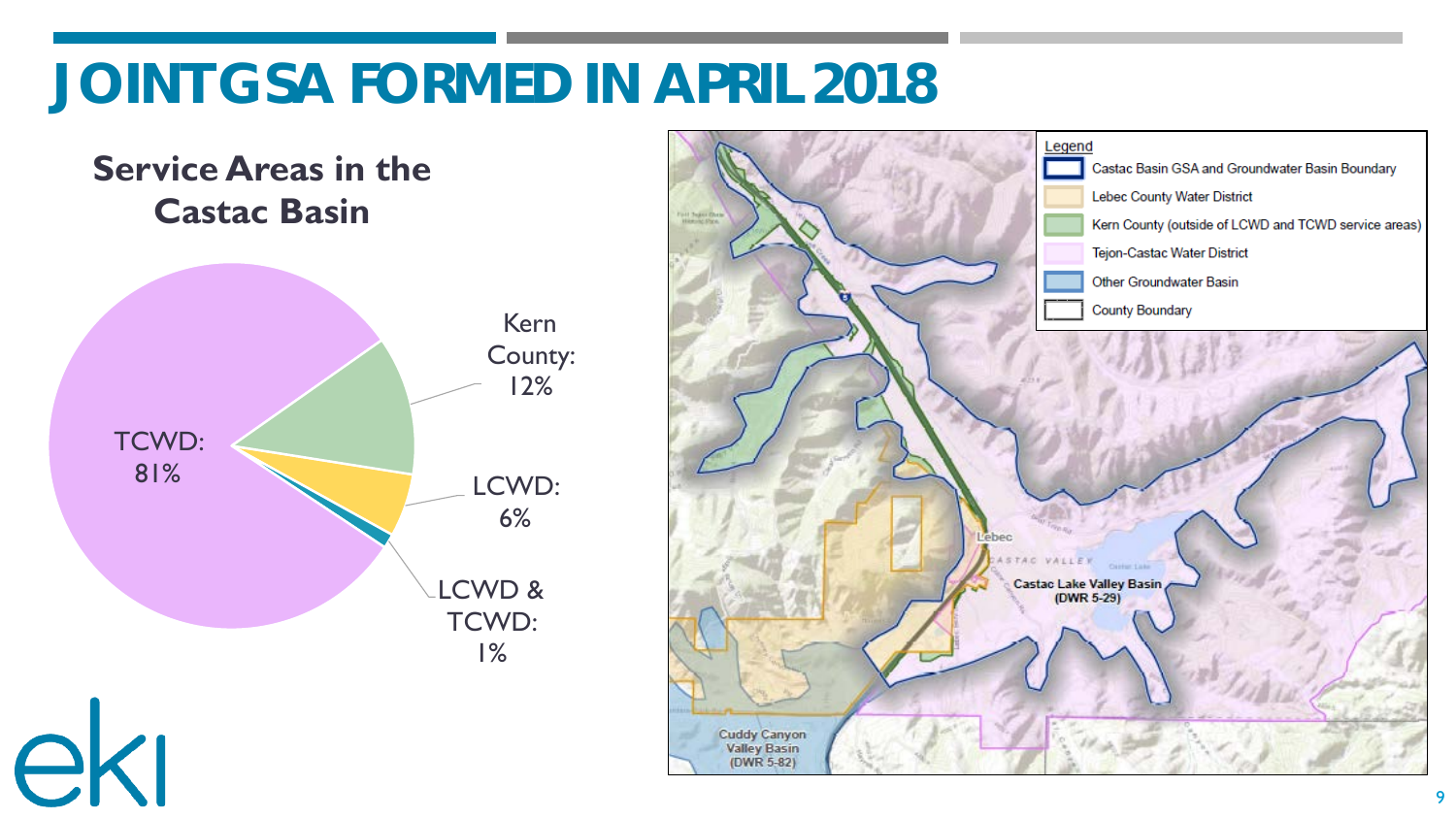## **KEY SGMA REQUIREMENTS FOR A GSP**

- Data Management System
- Basin Setting Description
	- Groundwater Conditions Assessment
	- **Hydrogeological Conceptual Model (HCM)**
	- **Nater Budget**
- **Management Areas (as needed)**
- **Sustainability Criteria**
- Monitoring Network

ek

Projects & Management Actions

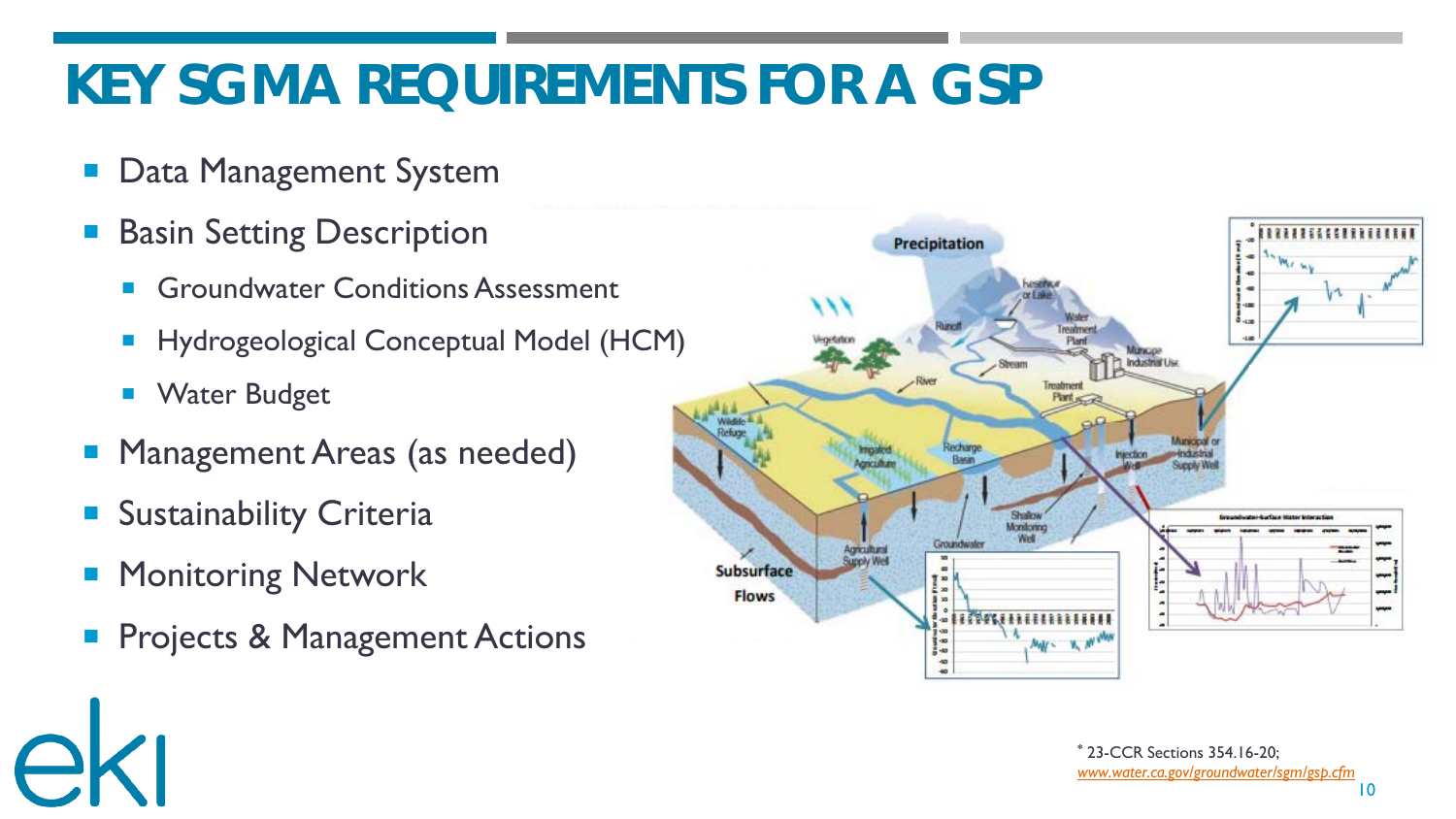#### **CASTAC GSA'S APPROACH TO THE GSP**

- A single, coordinated plan consistent with GSP regulations (23-CCR §350-358.4)
- An open, transparent, and technically sound process
- **Active stakeholder engagement, through** 
	- **Public GSA Board Meetings**
	- **The GSA website:** (https://www.castacgsa.org)
	- **Stakeholder Surveys**
	- **Data Requests**
	- **Public Workshops**



4 September 2018 - Fact Sheet #1

**Fact Sheet #1 Castac Basin's Next Step in Complying with SGMA: Developing a Groundwater Sustainability Plan** 

#### **What is SGMA**

Groundwater provides approximately one-third of the drinking water in California; it is a natural resource that sustains vital current and future needs. The Sustainable Groundwater Management Act of 2014 (SGMA) established California's framework for managing groundwater resources. SGMA provides a process for landowners, water users, and agencies to work together to determine the best way to achieve sustainability within each groundwater basin.

#### The SGMA states:

"The people of the state have a primary interest in the protection, management and reasonable beneficial use of the water resources of the state, both surface and underground, and that the integrated management of the state's water resources is essential to meeting its water management goals.'

California's Department of Water Resources (DWR) divides the state into 517 groundwater basins, with each assigned a priority ranking of high, medium, low, or very low, based on components identified in the California Water Code. The Castac Lake Valley Groundwater Basin (Castac Basin) is designated as a very low priority basin. The Legislature "authorizes and encourages" basins designated as very low priority to be managed under a Groundwater Sustainability Plan (GSP) pursuant to SGMA. The Castac Basin Groundwater Sustainability Agency (Castac Basin GSA) was formed in 2018 with the objective to monitor and assess groundwater conditions on a voluntary basis, and to proactively develop a GSP for the Castac Basin.

#### What are the key SGMA elements?

- Basins must be managed by Groundwater Sustainability Agencies
	- The Castac Basin GSA, formed in April 2018, is made up of three agencies, including Lebec County Water District (LCWD), Tejon-Castac Water District (TCWD), and Kern County
- o Groundwater Sustainability Agencies must develop Groundwater Sustainability Plans Castac Basin's GSP is planned for submittal to DWR by January 2020.
- Basins must achieve clearly-defined sustainability criteria within 20 years of GSP adoption □ Performance assessment: The GSP will be updated and reviewed every five years

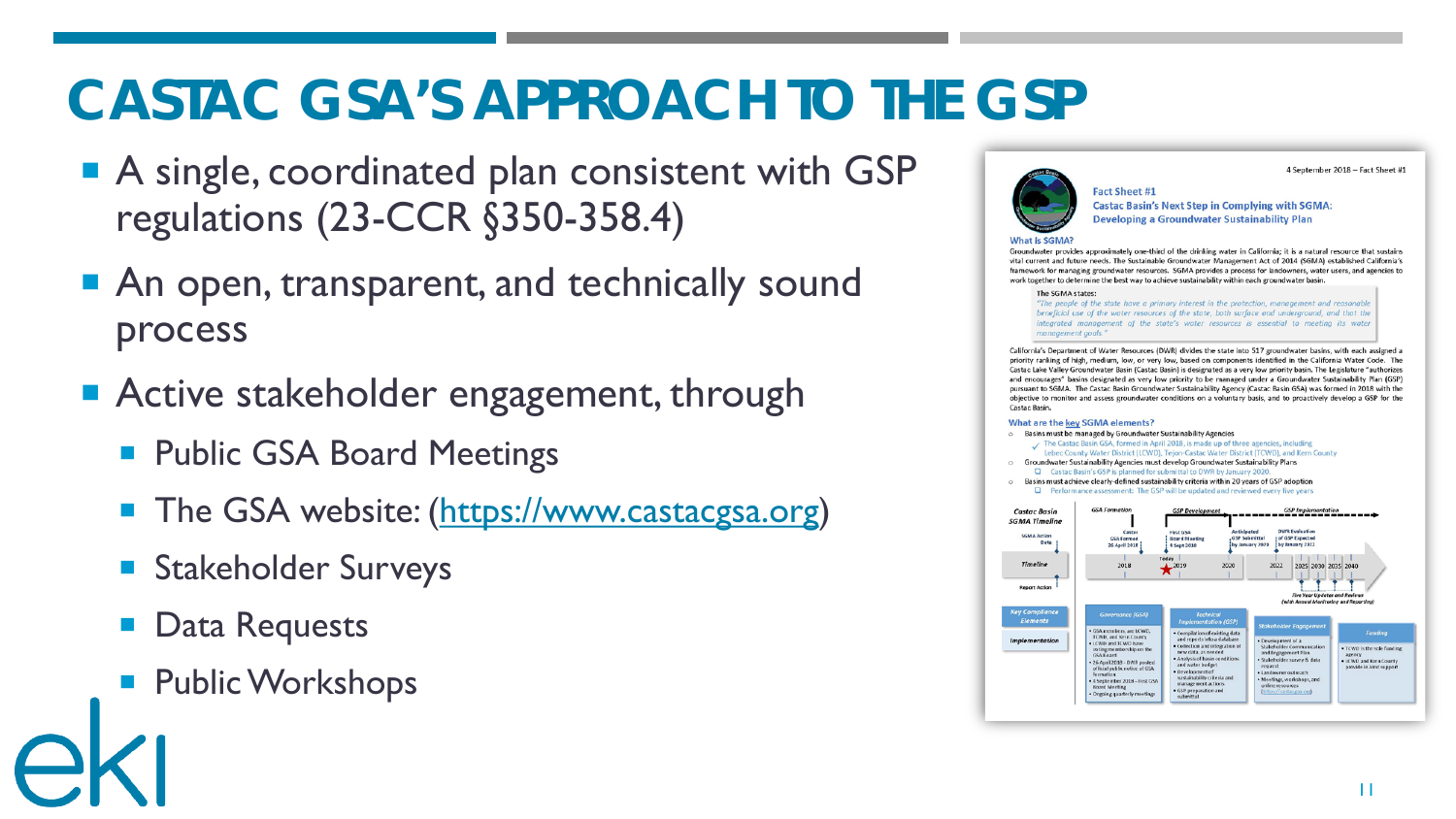#### **GSP DEVELOPMENT SCHEDULE**

|  | <b>Task</b>                                                               | Q4<br>2018 | Q1<br>2019 | Q2<br>2019 | $\Omega$<br>2019 | Q <sub>4</sub><br>2019 |
|--|---------------------------------------------------------------------------|------------|------------|------------|------------------|------------------------|
|  | <b>Task 1 - Foundational Efforts to</b><br><b>Support GSP Development</b> |            |            |            |                  |                        |
|  | <b>Task 2 - Basin Characterization and</b><br><b>Analysis</b>             |            |            |            |                  |                        |
|  | <b>Task 3 - Develop Sustainable</b><br><b>Management Criteria</b>         |            |            |            |                  |                        |
|  | <b>Task 4 - GSP Preparation and</b><br><b>Submittal</b>                   |            |            |            |                  |                        |
|  |                                                                           |            |            |            |                  |                        |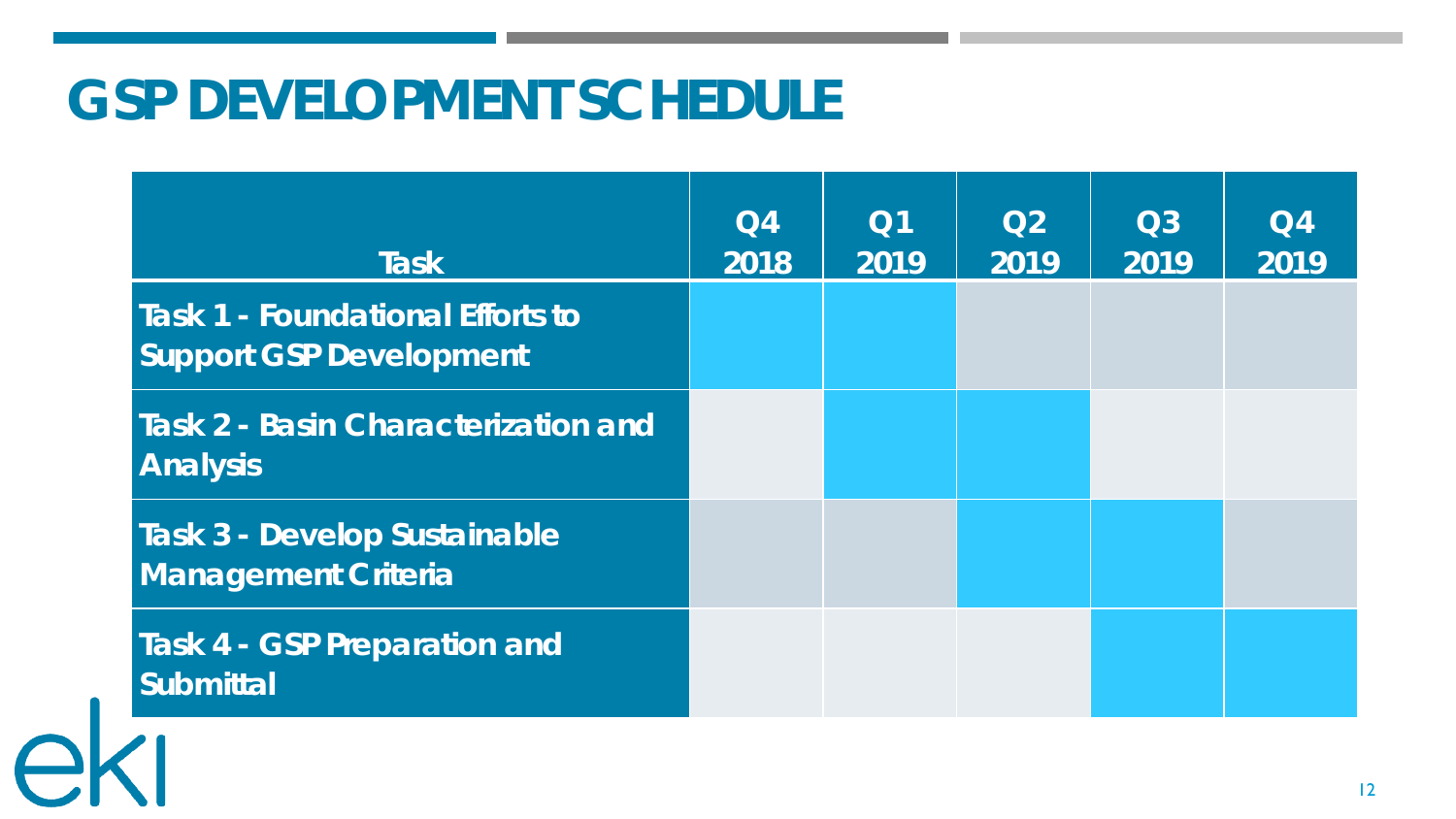## **2. ACTION ITEM: INITIAL NOTIFICATION TO PREPARE A GSP**

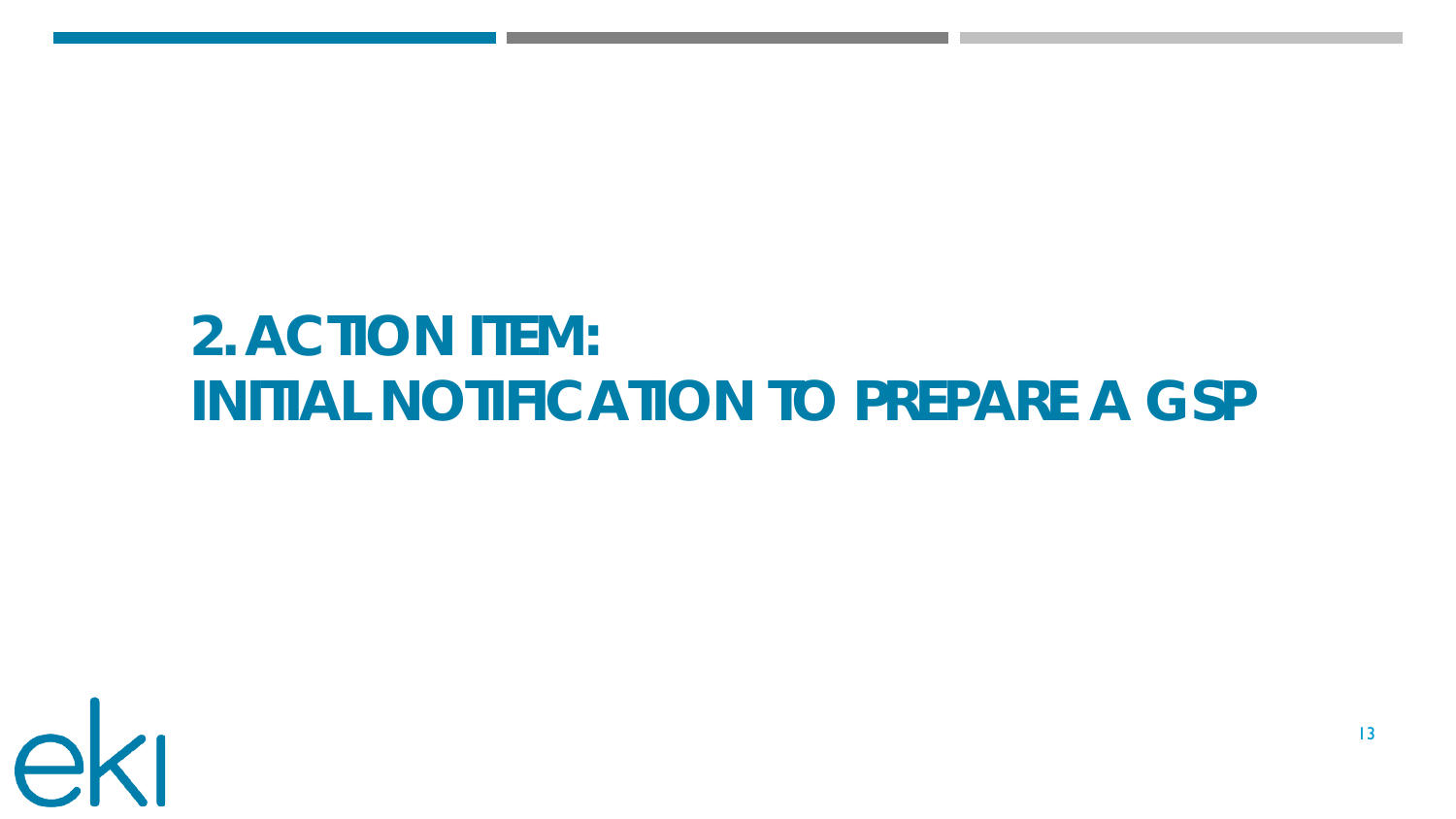## **INITIAL NOTIFICATION TO PREPARE A GSP**

*"Prior to initiating the development of a groundwater sustainability plan, the groundwater sustainability agency shall make available to the public and the department a written statement describing the manner in which interested parties may participate in the development and implementation of the groundwater sustainability plan. (1)*

- Draft Initial Notification Letter to be considered for approval.
- Available on the GSA website (https://www.castacgsa.org).
- Describes
	- GSA formation
	- How the public can be involved in GSP development
	- Details of GSA Board Meetings (open to the public)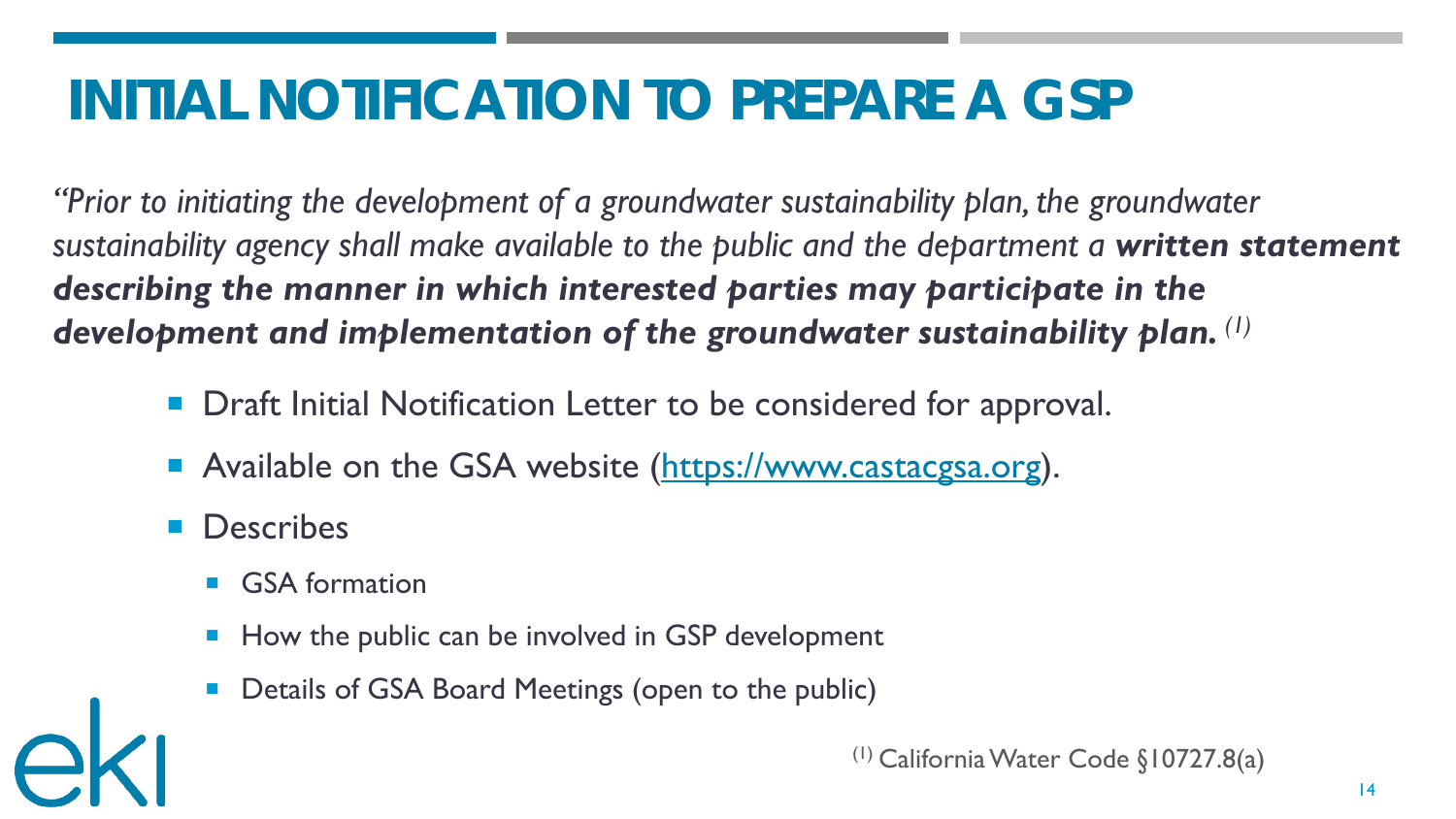

- Submit Initial Notification for GSP Preparation to DWR
- **Prepare Stakeholder Communications and Engagement Plan (SCEP)**
- **Distribute Public Water Systems data request letters**
- **Develop foundational GSP elements**